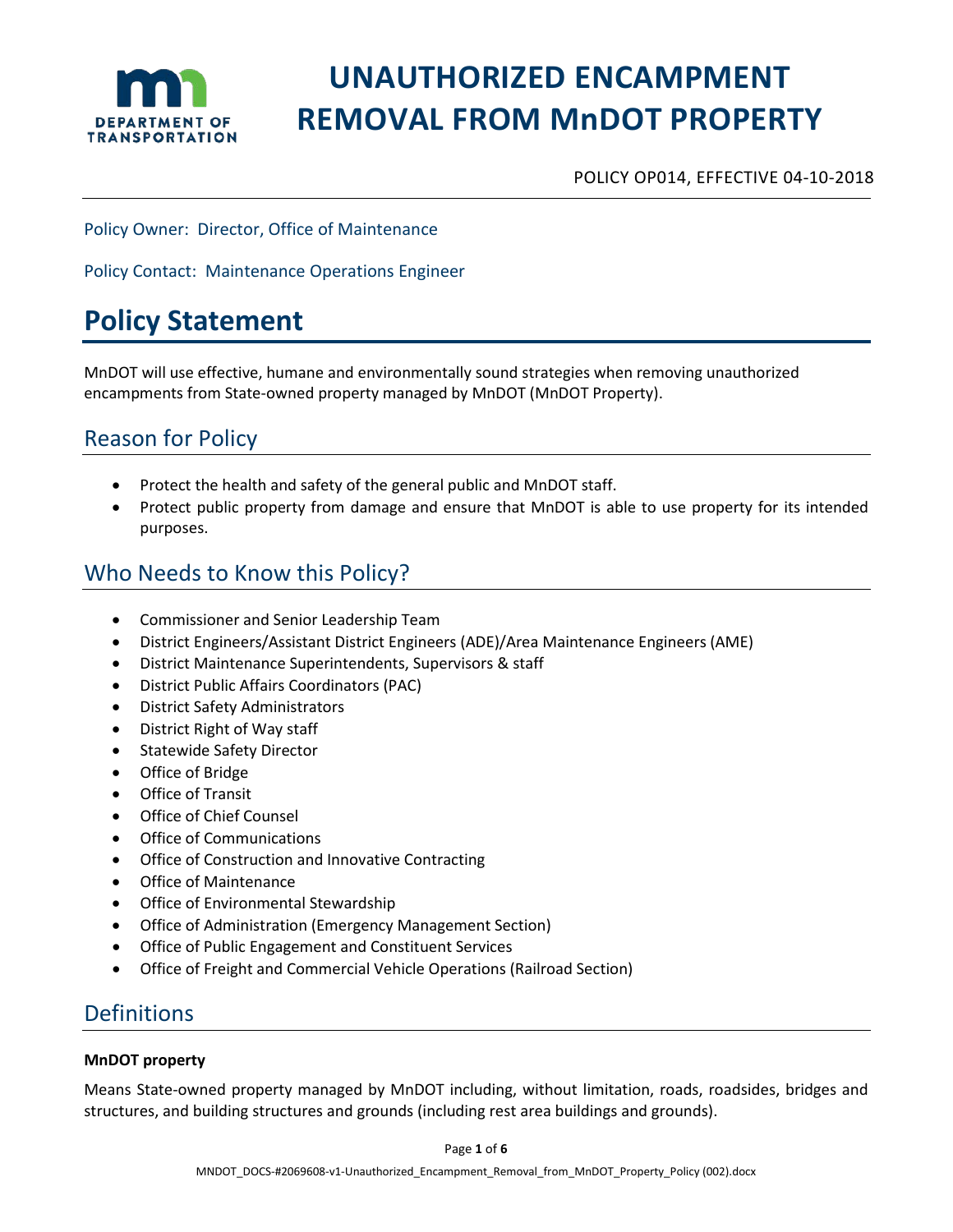#### **Unauthorized Encampment**

Means a site on MnDOT Property where one or more persons use the property for a non-transportation purpose including, without limitation, preparing meals, storing personal belongings, or sleeping. Unauthorized encampment includes illegal use of rest area property.

### Procedures

The following list provides a framework for encampment assessment, notifications and cleanup. A district may, at the discretion of the District Engineer, implement expedited procedures in an emergency that could affect public safety (including safety of persons in the encampment), or cause serious infrastructure damage. This procedure acknowledges the difference between debris removal and encampment cleanup. Trained and qualified district staff may perform debris removal. Encampment cleanup will require contracted services.

#### **Site Assessment**

- When a site is discovered, MnDOT must make an initial assessment to determine whether the site is an encampment or debris. If it is not obvious if a site is an encampment or debris, additional district staff will be called to determine if there is evidence of someone living at the site (preparing meals, storing personal belongings, sleeping, etc.).
- The process to accomplish the site assessment may be different between districts but the following procedure will be followed for encampments:
	- o Assess the site from a distance with binoculars if necessary and use discretion.
	- o Contact law enforcement in an emergency or a situation where staff or contractor feel threatened.
	- o When practicable, use a two or more person team for site visits.
	- o Collect photos of the site.
		- A visual record of the encampment site provides tangible evidence for determining the scope of work for the cleanup crew.
		- Record location and time/date stamp the photos.
	- o Prepare a map/sketch depicting the locations and limits of the site.
		- A map/sketch, in combination with photos:
			- $\triangleright$  contributes to the scope of work for the cleanup crew;
			- $\triangleright$  is important for staff handling property repair and restoration;
			- $\triangleright$  helps MnDOT in discussions with local units of government, outreach providers, contractors, and law enforcement.
		- Verify that the unauthorized encampment is on MnDOT Property with District Right of Way or Survey staff and notify other identified owners of the unauthorized encampment.
		- Check for interagency or maintenance agreements that may assign cleanup responsibility to other parties. Work with those parties to implement the provisions of this policy.
		- Provide a scale on map or approximate size of site.

#### **Notification of Encampment Removal**

- **Notify the District Engineer/Area Maintenance Engineer(AME)/Maintenance Superintendent**
	- o Ensure district engineer and maintenance leadership are informed of an unauthorized encampment.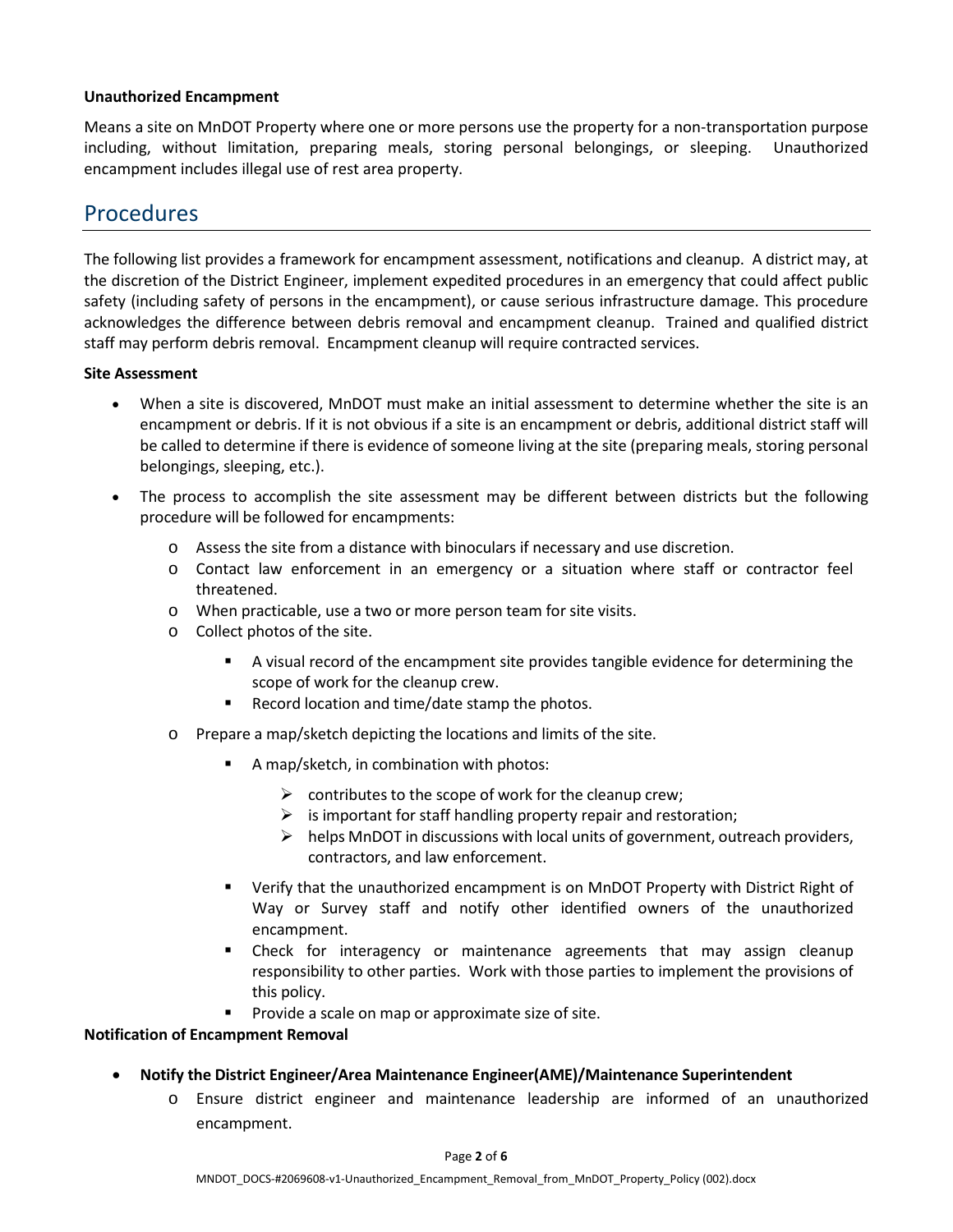#### • **Notify Public Affairs Coordinators with dates and locations of cleanup sites**

- o Notify the district public affairs coordinator (PAC) as early as possible (no less than one week in advance of the cleanup), so the PAC is prepared for media contacts and can develop effective communication strategies as needed.
- **Notify tribal authorities if the site is within boundaries of a reservation or on a tribe's off-reservation trust land** *(one week before cleanup)*
	- o If unsure of the boundaries or appropriate tribal authority, contact MnDOT's tribal liaison for guidance.
- **Notify social service providers** *(one week before cleanup)*
	- $\circ$  Request that the social service providers enter the area the day or the night before the scheduled cleanup to inform persons found in the unauthorized encampment that cleanout will occur and to inform them of assistance options.
	- o If social service providers are not available, the district will notify persons found in the unauthorized encampment of the pending cleanout.
- **Notify Minnesota State Patrol** *(minimum of three days before cleanup)* 
	- o Whenever possible, arrange to have the State Patrol arrive on site just prior to cleanup operations to remove individuals still present at the site.
	- o Click on the link, **[Minnesota State Patrol District Map and Contacts](https://dps.mn.gov/divisions/msp/contact/Pages/district-index.aspx)** for a complete listing of contacts and information.
- **Notify local and/or tribal law enforcement** *(minimum of three days before cleanup)*
	- o Notify local and/or tribal law enforcement agencies, if necessary.
- **Notify the railroad company and Office of Freight and Commercial Vehicle Operations, Railroad Section, as applicable**
	- o A Railroad flagger will be required if MnDOT or contractor staff will occupy railroad property for any reason during cleanup operations. This could affect the timeline/schedule.
- **Contacts to report property damage:**
	- o Structure maintenance, contact the district Bridge or district Building Maintenance as appropriate.
	- o Electrical or light pole problem, contact Electrical Services Section (ESS).
	- o Sign damage or graffiti, contact appropriate district personnel.
	- o Contact the local agency if damage is on their property.
	- o Contact the railroad if damage is on railroad property.

#### **Encampment Cleanup**

- **Contract Cleanup**
	- o **Contracting process**
		- Use an authorized contracting method to procure a contractor. Contact the Contract Management Section, Office of Chief Counsel to discuss various contracting scenarios for cleanup.
		- Prepare a scope of work for the cleanup

#### Page **3** of **6**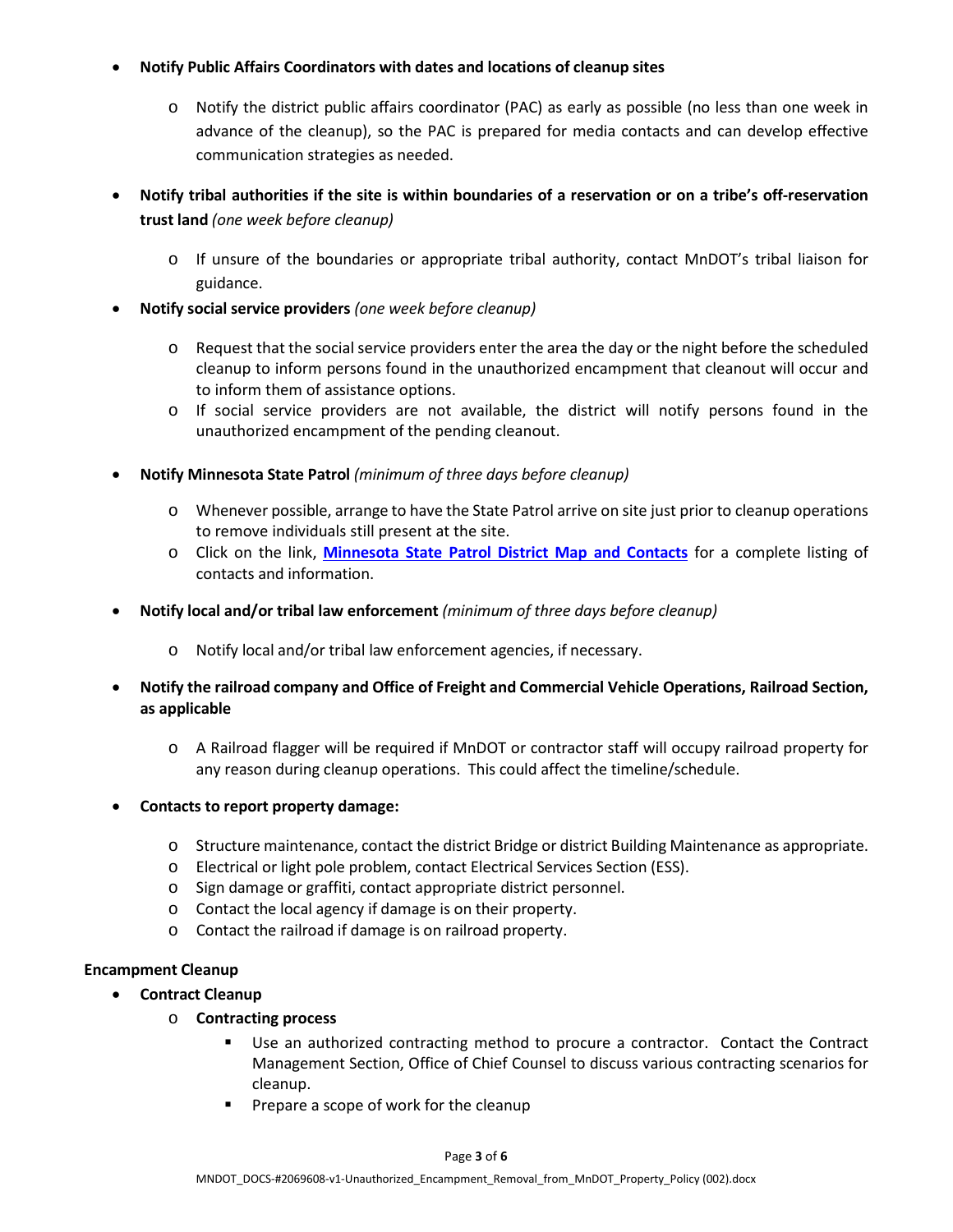- $\triangleright$  Prepare a scope of work to conform to the needs of the project. Use the scope of work, map/sketch, and photos as part of the bid/quote package. Coordinate prebid meeting and pre-construction meeting as appropriate.
- $\triangleright$  Discuss any structural issues at the site including installing or repairing fence, installing abutment protection, work site access, etc.
- Ensure that contracting procedures are followed (i.e.: contract is signed and funds are encumbered prior to a contractor performing work).
- Ensure chemicals used on the cleanup site conform to the **[MnDOT Pesticide Management](http://www.dot.state.mn.us/policy/operations/op011.html)  [on MnDOT Property Policy.](http://www.dot.state.mn.us/policy/operations/op011.html)**

#### • **Sign installation**

District staff should consult with law enforcement to evaluate the need for installing "no trespassing" or other signage and determine the party responsible for installing and maintaining the signage.

### Responsibilities

#### **Commissioner, Senior Leadership Team and District Engineer**

- Serves on the Minnesota Interagency Council on Homelessness.
- Support and ensure the integration and adequate resourcing of the policy.

#### **ADE/AME/Maintenance Superintendents**

- Oversee district unauthorized encampment response efforts.
- Collaborate with cities and counties, tribal officials, and other agencies on the unauthorized encampment response, while establishing and maintaining on-going relationships with the public and community groups.
- Notify and consult with public affairs coordinators on maintenance and operations plans that involve the unauthorized encampment response effort on MnDOT property.

#### **District Supervisors**

- Notify and consult with public affairs coordinators on maintenance and operations plans that involve the unauthorized encampment response effort on MnDOT property.
- Ensure staff have the appropriate supervision, guidance and Personal Protective Equipment (PPE) to conduct cleanup operations as assigned.
- Notify the groups identified above.

#### **Maintenance staff**

• Conduct clean up in accordance with policy and as directed by supervisor and safety administrator.

#### **District Safety Administrator**

- Provide guidance on proper PPE.
- Provide guidance on disposal of debris.

#### **District Public Affairs Coordinators**

- Provide proactive communication to staff, media and law enforcement, as needed.
- Develop key messages regarding work planned.
- Write and disseminate, as needed, email update, notice to community groups and notice to media.
- Assist in writing responses to customer correspondence, calls, etc.
- Inform the District Management Team of planned activity.
- Notify the Office of Communications as necessary.

#### **Office of Chief Counsel**

• Review and approve contracts for unauthorized encampment cleanup and removal.

#### **Office of Communications**

• Provide guidance to districts as requested.

#### **Office of Maintenance**

• Ensure policy is up to date, and provide guidance to districts as requested.

#### Page **4** of **6**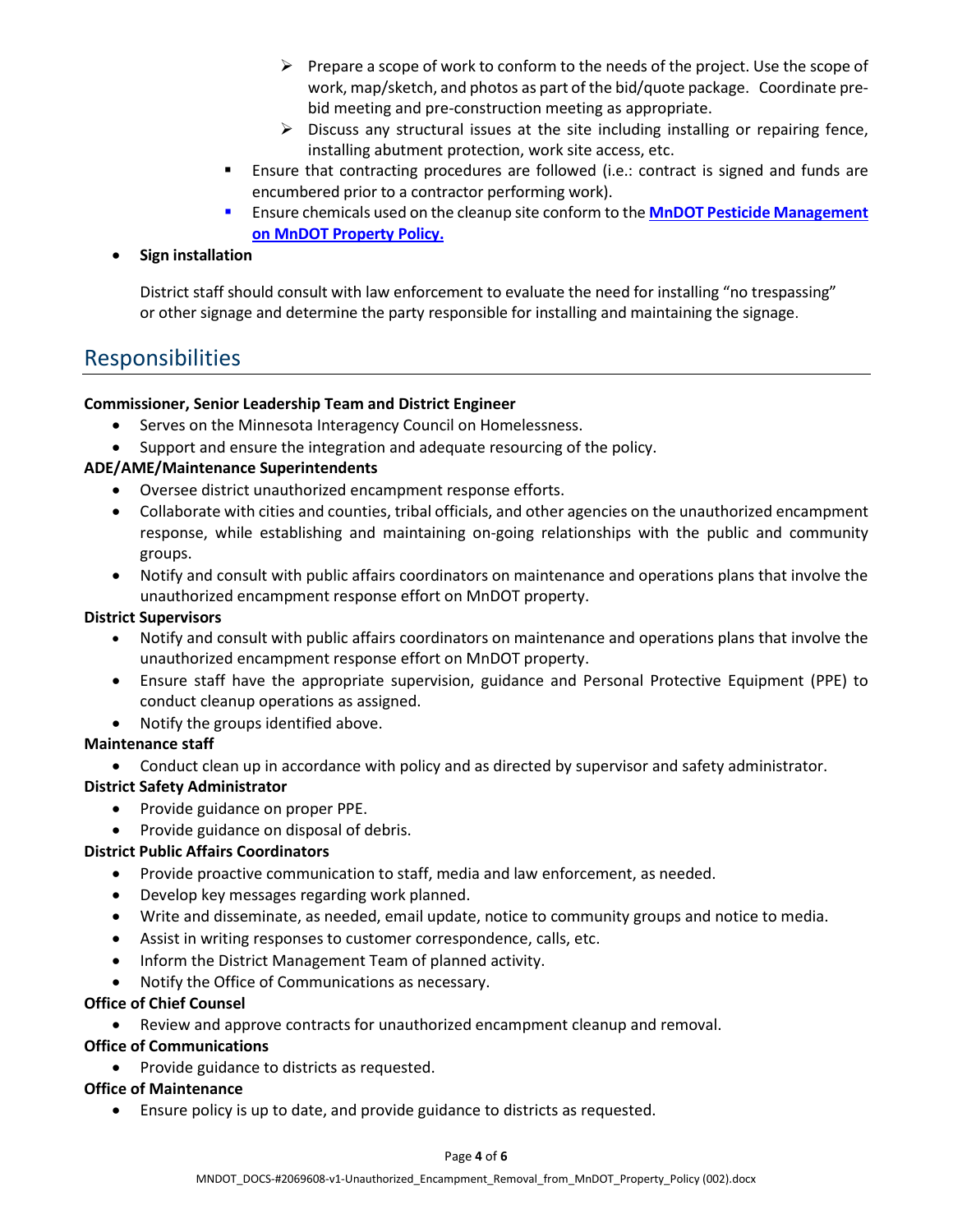#### **Office of Public Engagement and Constituent Services**

• Provide guidance to districts as requested.

#### **Office of Environmental Stewardship**

• Provide guidance to districts as requested.

## Related Information

**[MnDOT Pesticide Management on MnDOT Property Policy.](http://www.dot.state.mn.us/policy/operations/op011.html)**

**[Minnesota State Patrol District Map and Contacts](https://dps.mn.gov/divisions/msp/contact/Pages/district-index.aspx)**

#### THIS SPACE INTENTIONALLY LEFT BLANK